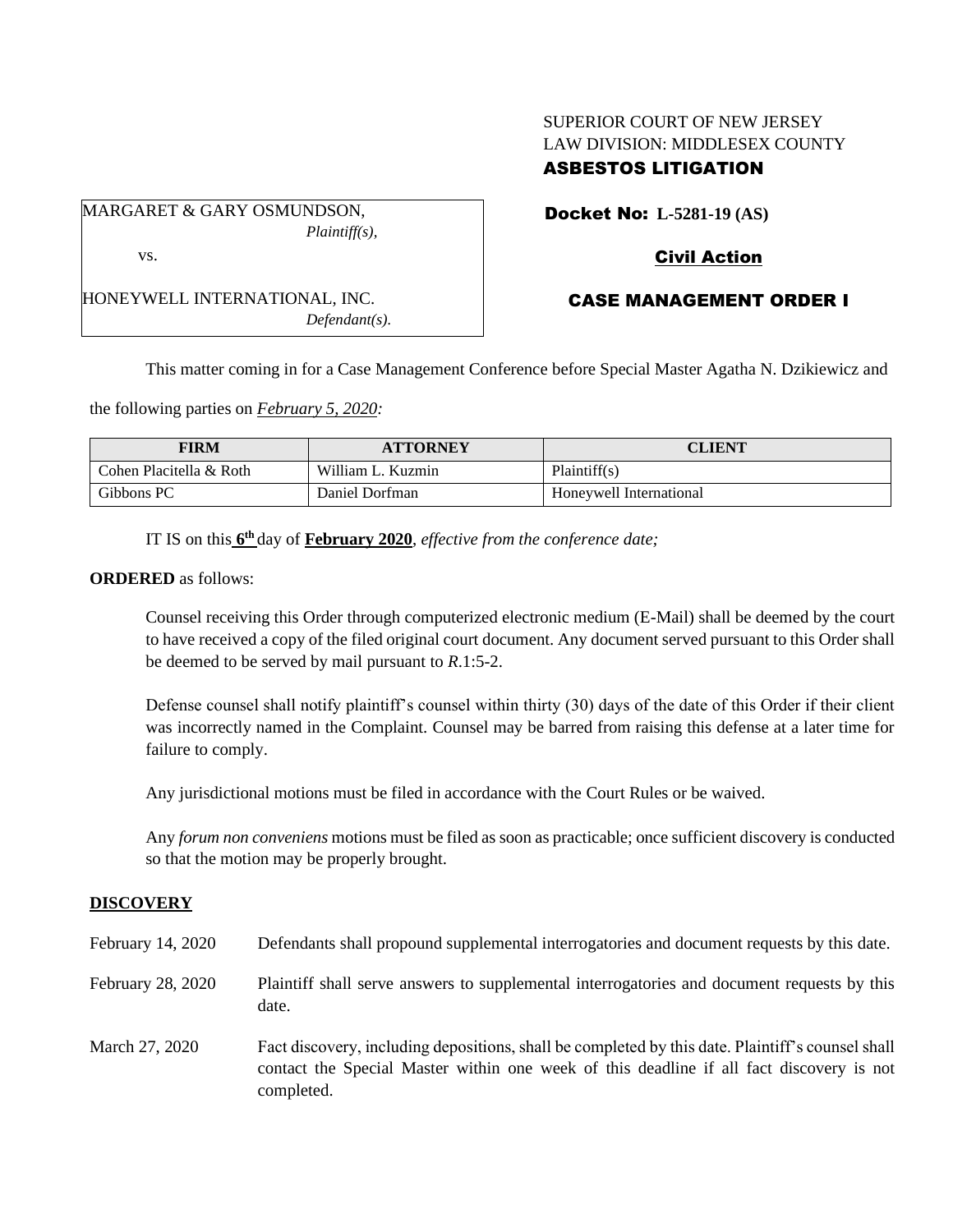### **EARLY SETTLEMENT**

February 28, 2020 Settlement demands shall be served on all counsel and the Special Master by this date.

## **MEDICAL EXPERT REPORT**

- April 15, 2020 Plaintiff shall serve medical expert reports by this date.
- April 15, 2020 Upon request by defense counsel, plaintiff is to arrange for the transfer of pathology specimens and x-rays, if any, by this date.
- June 15, 2020 Defendants shall identify its medical experts and serve medical reports, if any, by this date. In addition, defendants shall notify plaintiff's counsel (as well as all counsel of record) of a joinder in an expert medical defense by this date.

### **LIABILITY EXPERT REPORTS**

- May 1, 2020 Plaintiff shall identify its liability experts and serve liability expert reports by this date or waive any opportunity to rely on liability expert testimony.
- June 15, 2020 Defendants shall identify its liability experts and serve liability expert reports, if any, by this date or waive any opportunity to rely on liability expert testimony.

### **SUMMARY JUDGMENT MOTION PRACTICE**

- April 24, 2020 Summary judgment motions shall be filed no later than this date.
- May 22, 2020 Last return date for summary judgment motions.

### **ECONOMIST EXPERT REPORTS**

- May 1, 2020 Plaintiff shall identify its expert economists and serve expert economist report(s), if any, by this date or waive any opportunity to rely on economic expert testimony.
- June 15, 2020 Defendants shall identify its expert economists and serve expert economist report(s), if any, by this date or waive any opportunity to rely on economic expert testimony.

### **EXPERT DEPOSITIONS**

July 2, 2020 Expert depositions shall be completed by this date. To the extent that plaintiff and defendant generic experts have been deposed before, the parties seeking that deposition in this case must file an application before the Special Master and demonstrate the necessity for that deposition. To the extent possible, documents requested in a deposition notice directed to an expert shall be produced three days in advance of the expert deposition. The expert shall not be required to produce documents that are readily accessible in the public domain.

 $\_$  , and the set of the set of the set of the set of the set of the set of the set of the set of the set of the set of the set of the set of the set of the set of the set of the set of the set of the set of the set of th

### **PRE-TRIAL AND TRIAL**

To be scheduled Settlement conference.